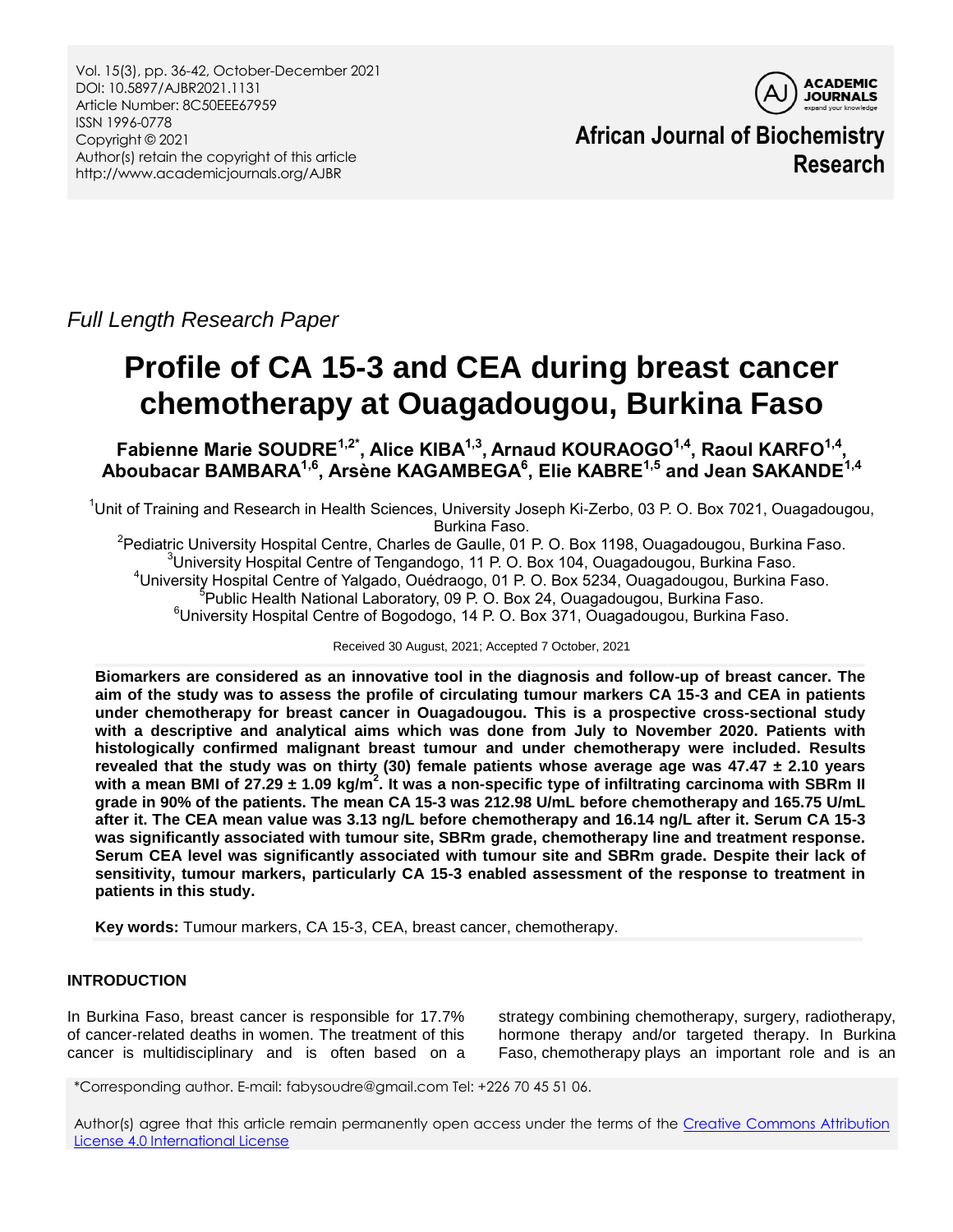integral part of care of patients suffering from all types of cancer. It constitutes an important component of effective care for breast cancer: given to patients at an early stage, it has a good impact on survival and contributes to cure. However, once treatment fails, patients' quality of life and survival rate are significantly affected. Therefore, it is essential to identify reliable prognostic factors to guide decision-making during the treatment of breast cancer in order to improve prognosis. This is how treatment has made great strides over the past decades with the discovery of prognostic biomarkers which make possible the use of individualized treatments. The concentration of circulating marker detected in the biological fluid is an indirect estimator of tumour mass or tumour aggressiveness; thus, allowing the assessment of tumour progression and/or therapeutic efficacy (Uygur and Gümüş, 2021).

Of all serum tumour markers for breast cancer, CA 15- 3 and CEA were most used and recommended (Ashour Byomy et al., 2021; Imran et al., 2021; Khushk et al., 2021; Uygur and Gümüş, 2021). The European Group on Tumour Markers recommended that CEA and CA15-3 levels should be used for prognosis assessment, early detection of disease progression and monitoring of breast cancer treatment (Cardoso et al., 2019). While some authors suggested routine testing of tumour markers, the systematic use of serum markers in the strategies of women follow-up after breast cancer treatment is excluded from international main guidelines (Moschetti et al., 2016).

With these controversies in the monitoring of breast cancer patients, we therefore wanted to focus on the measurement of CA 15-3 and CEA in patients with a malignant breast tumour and treated by chemotherapy at Ouagadougou (Burkina Faso), with the aim of contributing to an early detection of metastases and/or therapeutic failure.

#### **MATERIALS AND METHODS**

#### **Study context, type and period**

This was a prospective cross-sectional study with descriptive and analytical aims led from July to November 2020. Patients were recruited at the University Hospital Centre of Bogodogo and at Sandof Polyclinic in Ouagadougou, Burkina Faso. Serum marker assays were performed in the laboratory of Sandof Polyclinic.

#### **Samples**

The tests were performed on the patients' serum, after venous blood sampling on dry tube. For the pre-therapeutic assays, samples were taken before the first course of chemotherapy. The results of these pre-therapy assays were extracted from the patients' files.

For the post-therapy samples, we took the samples at the end of the patients' last chemotherapy treatment (six-treatment protocols). The samples were centrifuged at 3500 rpm for 5 min, then the serum was aliquoted and stored at -80°C until analysis (Farahani et al., 2020).

#### **Approach**

Sampling was comprehensive during the period of study. Patients were selected in collection centres after file study among patients under chemotherapy for breast cancer and meeting the following criteria: histologically confirmed breast malignancy; patients with at least four courses of treatment allowing assessment of chemotherapy efficiency; complete clinical record; being aged at least 18 years and have given their free and informed consent to participate in the study. Patients had to be undergoing adjuvant or neoadjuvant chemotherapy to be included in the study and those undergoing palliative chemotherapy were not included. Patients who were not clinically and/or radiologically assessed for progression on chemotherapy were not also included.

Socio-demographic characteristics were obtained by interviewing the patients. Clinical and histological data were obtained from patients' records, consultation and hospitalization registers. Evaluation of hormone receptor status, HER2 expression and quantification of the Ki67 proliferation index were performed by immunohistochemical techniques, and the results were extracted from the patients' files. The immunohistochemical study was performed on paraffin sections by manual technique, using the Ultravision Quanto detection system kit, with DAB (Shi et al., 1999).

CA 15-3 and CEA Serum concentrations were determined in patients' serum using VIDAS® CA 15-3 (153) kit, reference 30429- 01 and VIDAS® CEA(S) (CEAS) kit, reference 30 453-01, on the Biomérieux® Minividas automated system by ELFA technic (Enzyme Linked Fluorescent Assay) (Deliu et al., 2018; Abed et al., 2020). The normal serum values retained for CA15-3 and CEA were respectively < 30 U/mL and < 5 ng/mL.

For the study, clinical tumour response and imaging response (RECIST (Dubreuil et al., 2017) assessed by the oncologists and available in the patients' files were used and compared with the results of tumour marker assays.

Tumour response was considered as good in patients with complete or partial remission and poor when the patient was in stabilization or progression.

All study data were entered in Excel and analyzed using Stata version 13.0 software. Student T test was used to compare the averages between the different groups. Statistical tests were considered significant when p was less than 0.05.

The study was approved by the institutional Ethics Committee of Saint Camille CERBA (Pietro Annigoni Biomolecular Research Centre), reference N° 2020/II-03-016. Authorisation for data collection was obtained from the management of each collection centre. Data confidentiality was maintained throughout the study.

## **RESULTS**

A total of thirty (30) patients were included in the study; ten (10) patients at the University Hospital Centre of Bogodogo and twenty (20) at Sandof Polyclinic.

#### **Socio-demographic characteristics**

The mean age of the patients in the study was  $47.47 \pm$ 2.10 years; with extremes ranging from 33 to 74 years. 16 patients (53.33%) were under 45 years old and 14 (46.67%) were over 45 years old. The average body mass index (BMI) was  $27.29 \pm 1.09$  kg/m<sup>2</sup> (ranging from 13.76 to 39.67 kg/m<sup>2</sup>). Of the patients, 11 (36.67%) had a normal BMI, while 19 (63.33%) were overweight or obese. Two patients (6.67%) had a personal history of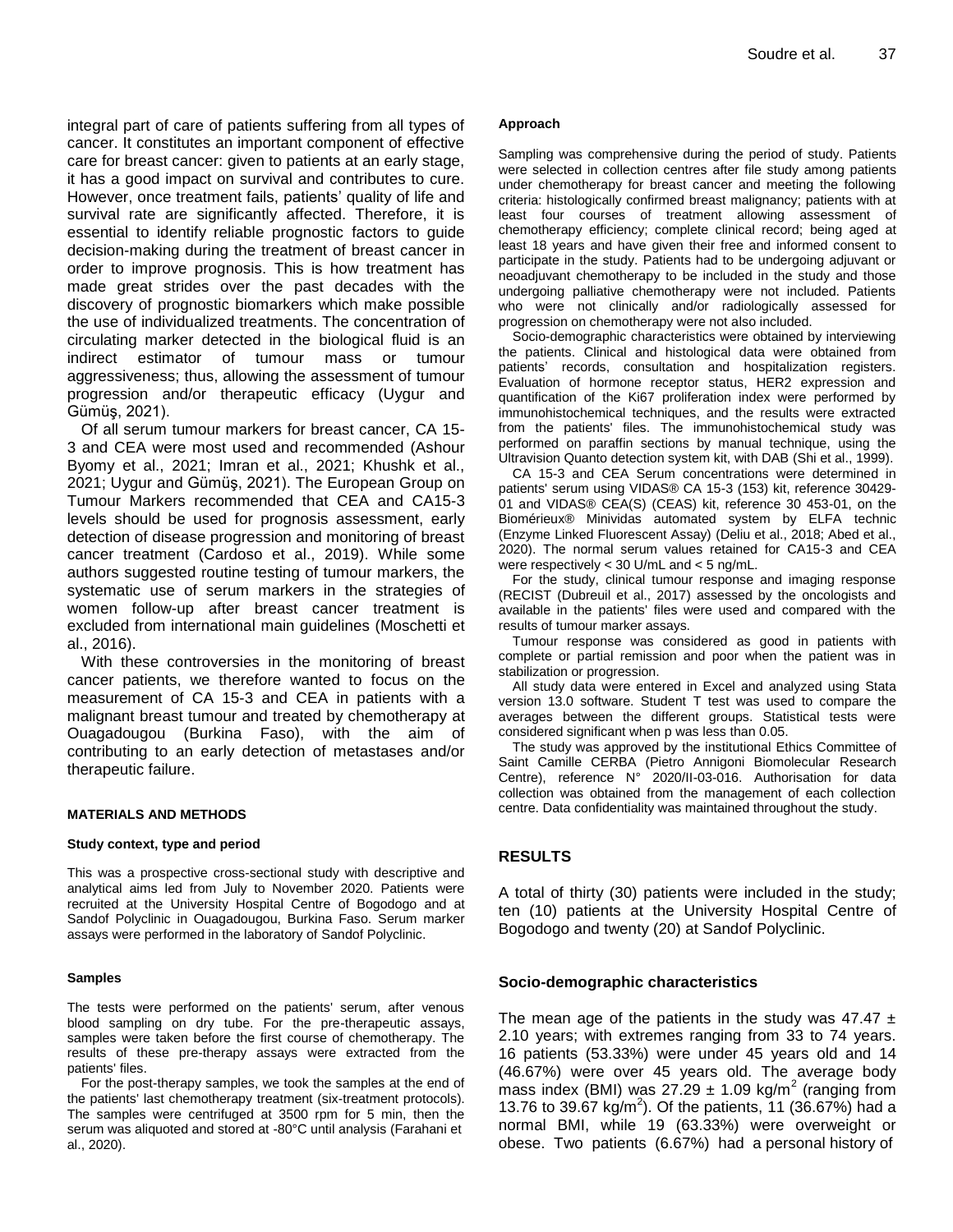| <b>Parameter</b>              | <b>Characteristics</b> | Number (n=30)  | $\%$  |
|-------------------------------|------------------------|----------------|-------|
| Location of tumour            | <b>Right breast</b>    | 18             | 60.00 |
|                               | Left breast            | 10             | 33.33 |
|                               | Bilateral              | $\overline{c}$ | 6.67  |
| Location on breast (n=21)     | QSE                    | 18             | 60.00 |
|                               | Other locations        | 12             | 40.00 |
|                               | T <sub>2</sub>         | 7              | 23.33 |
| Tumour size (T)               | T <sub>3</sub>         | 1              | 3.33  |
|                               | <b>T4</b>              | 13             | 43.34 |
|                               | Tx                     | 9              | 30.00 |
|                               | N <sub>0</sub>         | 3              | 10.00 |
|                               | N <sub>1</sub>         | 17             | 56.67 |
| Number of lymphadenopathy (N) | N2/N3                  | $\overline{c}$ | 6.66  |
|                               | <b>Nx</b>              | 8              | 26.67 |
|                               | M <sub>0</sub>         | 19             | 63.33 |
| Metastases (M)                | M <sub>1</sub>         | 11             | 36.67 |
|                               | $\mathsf{II}$          | 27             | 90.00 |
| <b>SBRm</b>                   | $\mathbf{III}$         | 3              | 10.00 |
|                               | NSIC*                  | 27             | 90.00 |
| Histological type             | DCIN**                 | $\overline{c}$ | 6.67  |
|                               | $\mathsf{ILC}^{***}$   | 1              | 3.33  |

**Table 1.** Distribution of patients according to clinical and histological characteristics.

\* Non-specific infiltrating carcinoma \*\*Ductal carcinoma in situ \*\*\*Infiltrating lobular carcinoma.

breast cancer and four (13.33%) had a family history of breast cancer.

## **Clinical and histological characteristics**

Tumour damage was predominant on the right breast of 18 patients (60%). Tumour mass was present in the upper-external quadrant in 60.00% of patients and the histological grade SBRm II was the most found (90%). The majority of women were on their first line chemotherapy (70%) and metastases were present in 36.67%, mainly bone metastases.

The distribution of patients according to clinical and histological characteristics is presented in Table 1.

## **Immunohistochemical characteristics**

In the population studied, 13 patients (43.33%) were able to perform hormone receptor (ER and PR) evaluation: 11 (84.62%) were positive and 2 (15.38%) were negative. Moreover, 10 patients (33.33%) were tested for HER2

protein and Ki67 antigen. All HER2 results were negative; four patients (40%) had Ki67  $\leq$  25% and six (60%) had Ki67 > 25%. Thus, we got 84.62% luminal A tumours and 15.38% triple negative tumours.

## **Chemotherapeutic characteristics**

The majority of patients (70%; that is 21 patients) were on first-line chemotherapy, while nine (9) patients (30%) were at least on second-line chemotherapy. The main protocol used was FAC (5 Fluorouracil, Adriblastine, Cyclophosphamide) administered to 56.67% of patients. Fourteen (14) patients (46.67%) had a satisfactory response to chemotherapy assessed by clinical and/or imaging studies, while sixteen (16) (53.33%) had a poor response.

## **Circulating tumour markers**

CA 15-3 was measured in 12 patients (40%) before the start of chemotherapy, while CEA was available in 7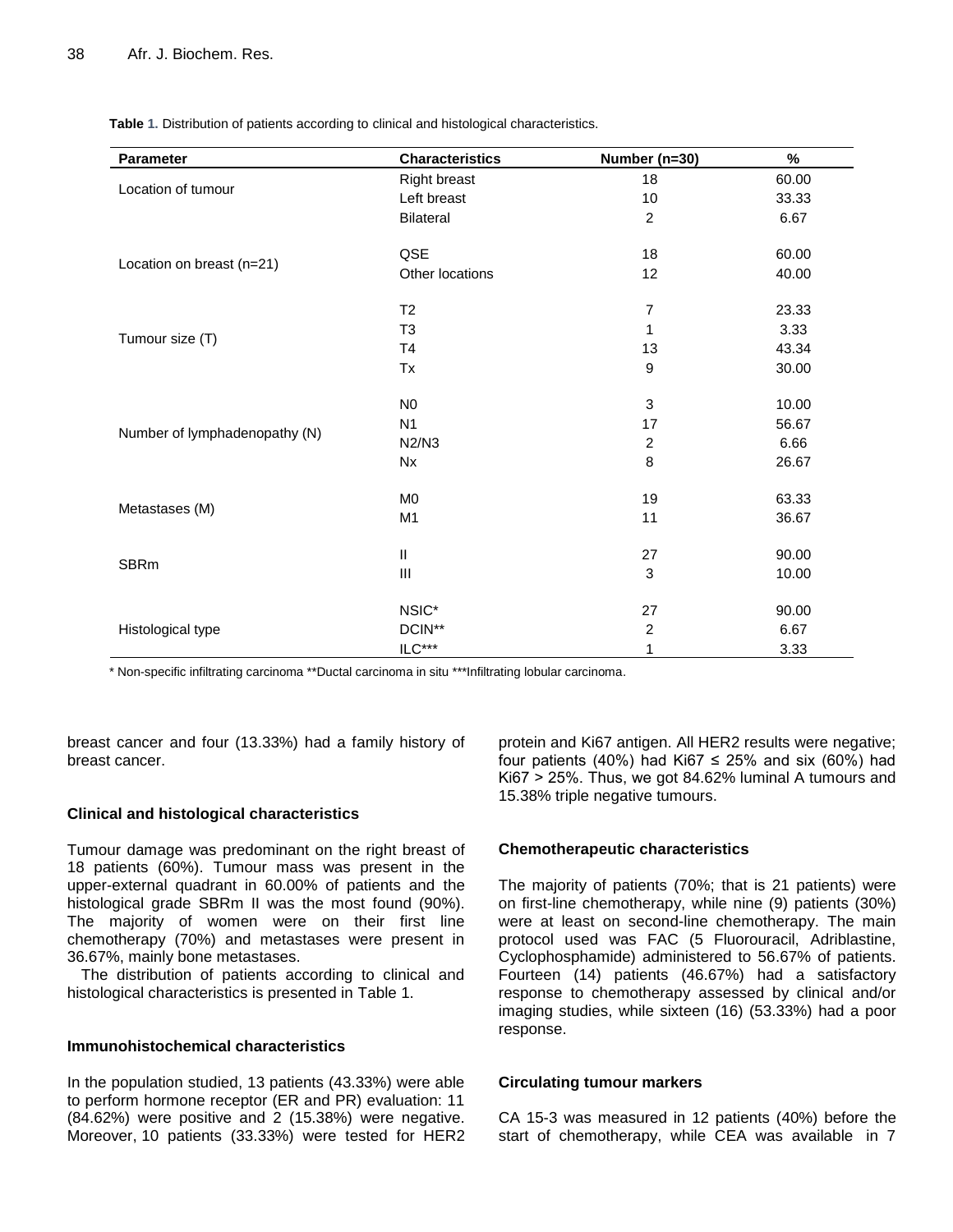| <b>Tumour marker</b> |                          | Average | <b>Standard deviation</b> | p-value | <b>Minimum</b> | <b>Maximum</b> |
|----------------------|--------------------------|---------|---------------------------|---------|----------------|----------------|
| CA 15-3<br>(U/mL)    | Pre-therapeutic $(n=12)$ | 212.98  | 180.28                    |         | 8.30           | 2194.21        |
|                      | Post-therapeutic (n=12)  | 137.69  | 57.11                     | 0.677   | 13.75          | 570.84         |
|                      | Post-therapeutic (n=30)  | 165.75  | 76.50                     | 0.136   | 9.30           | 2273.32        |
| $CEA$ (ng/L)         | Pre-therapeutic $(n=7)$  | 3.13    | 0.38                      |         | 2.19           | 4.87           |
|                      | Post-therapeutic $(n=7)$ | 5.31    | 4.04                      | 0.597   | 1.62           | 29.48          |
|                      | Post-therapeutic (n=30)  | 16.14   | 10.90                     | 0.357   | 0.66           | 324.43         |

**Table 2.** Pre- and post-treatment concentrations of tumour markers.

**Table 3.** Post-therapeutic changes of CA 15-3 and CEA according to the epidemiological characteristics of patients.

| <b>Parameter</b>                 | <b>Characteristics</b>                        | CA 15-3                           |         | <b>CEA</b>                       |         |
|----------------------------------|-----------------------------------------------|-----------------------------------|---------|----------------------------------|---------|
|                                  |                                               | Mean U/mL                         | p-value | Mean ng/L                        | p-value |
| Age                              | $\leq$ 45 years (n=16)<br>$> 45$ years (n=14) | 44.76±09.02<br>304.04±158.46      | 0.091   | $1.59 + 0.39$<br>$32.77 + 22.97$ | 0.157   |
| <b>BMI</b>                       | Normal $(n=11)$<br>High $(n=19)$              | 172.78±50.20<br>161.69±118.63     | 0.946   | $11.23 \pm 6.35$<br>18.99±16.97  | 0.738   |
| PH <sup>*</sup> of breast cancer | Yes $(n=2)$<br>No $(n=28)$                    | $38.08 \pm 13.44$<br>174.87±81.78 | 0.663   | $1.03 + 0.11$<br>17.22±11.66     | 0.718   |
| FH** of breast cancer            | Yes $(n=4)$<br>No $(n=26)$                    | $23.11 \pm 5.89$<br>187.70±87.68  | 0.474   | $3.78 \pm 2.23$<br>18.04±12.56   | 0.664   |

PH\*: personal history FH\*\*: family history.

patients (23.33%). The mean concentrations of tumour markers drawn from the patients' records (pre-therapeutic CA 15-3 and CEA) and those obtained from our assays (post-therapeutic CA 15-3 and CEA) are shown in Table 2. Subsequently, the mean CA 15-3 and CEA values before chemotherapy were 212.98±180.28 U/mL and 3.13±0.38 ng/L respectively. Of the 12 patients with pretherapy CA 15-3, five had high values and seven had normal values. For the pre-therapeutic CEA, all seven patients had normal values. After chemotherapy, the mean CA 15-3 was 165.75±76.50 U/mL and the CEA was 16.14±10.90 ng/l.

## **Study of the variation of post-therapeutic CA 15-3 and CEA according to patients' characteristics**

Tables 3, 4 and 5 summarize post-treatment variations of CA 15-3 and CEA respectively according to the epidemiological, clinical and histological, immunehistochemical and chemotherapeutic characteristics of the patients. Thus, the markers showed statistically significant variations depending on the site of the tumour,

the presence of metastases, SBRm grade, chemotherapy line and response to treatment.

# **DISCUSSION**

The objective of the study was to assess the profile of circulating markers CA 15-3 and CEA in patients under chemotherapy for breast cancer at Ouagadougou. The main limitation of the study is the size of the sample obtained, which does not allow the conclusions to be extrapolated to the entire population of patients treated for breast cancer. Only 40 and 23.33% of the patients had respectively benefited from CA15-3 and CEA tests before treatment. Although these biomarkers are not recommended for cancer screening, diagnosis or staging (Harris et al., 2007), the interest of pre-therapeutic initial values is clearly established, especially for a comparison with later figures. Indeed, the interest of measuring their levels before any treatment is to have an individual reference value which is essential to assess the effectiveness of a treatment and/or to carry out a later monitoring. The detection of a biological recurrence is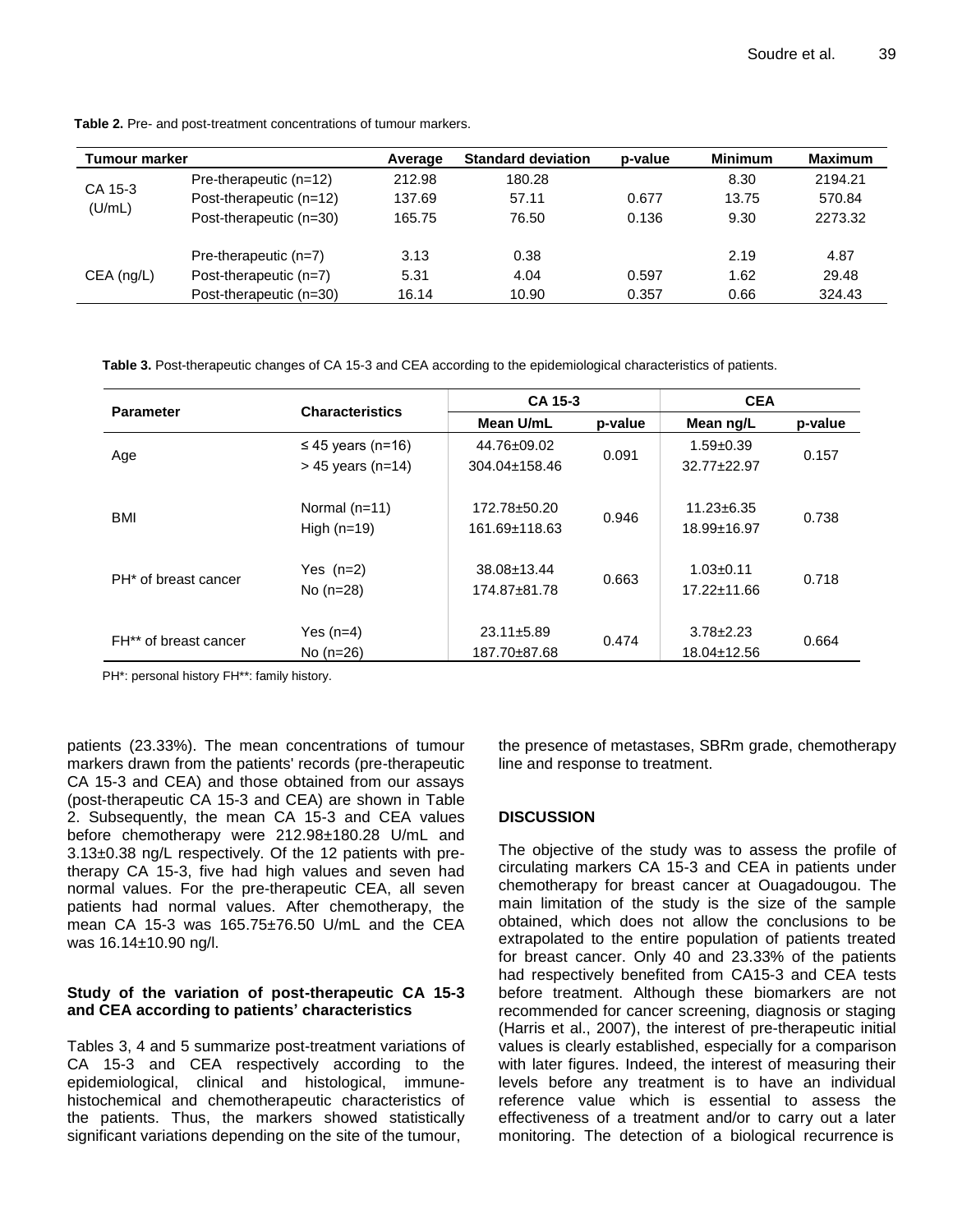|                               | <b>Characteristics</b>                 | CA 15-3                             |         | <b>CEA</b>                           |         |
|-------------------------------|----------------------------------------|-------------------------------------|---------|--------------------------------------|---------|
| <b>Parameter</b>              |                                        | Mean U/mL                           | p-value | Mean ng/L                            | p-value |
| Location of tumour            | Unilateral (n=28)<br>Bilateral $(n=2)$ | 85.56±24.41<br>1288.50±984.82       | 0.000   | $5.60 + 2.58$<br>163.73±160.69       | 0.000   |
| Location on breast            | $QSE$ (n=18)<br>Others $(n=12)$        | 220.50+125.62<br>83.63±31.07        | 0.390   | $23.61 \pm 18.07$<br>$4.93 \pm 2.59$ | 0.411   |
| Tumour size (T)               | $T2/T3$ (n=8)<br>$T4/Tx$ (n=22)        | $173.75 \pm 74.92$<br>162.85±101.68 | 0.951   | $14.44 \pm 8.51$<br>16.76±14.66      | 0.927   |
| Number of lymphadenopathy (N) | $NO/Nx (n=11)$<br>$N1/N2/N3$ (n=19)    | $47.19 \pm 26.46$<br>234.40±118.10  | 0.245   | $4.33 \pm 2.86$<br>22.98±17.10       | 0.419   |
| Metastases (M)                | $MO(n=19)$<br>$M1(n=11)$               | 53.97±18.07<br>358.83±198.45        | 0.026   | $2.45 \pm 0.56$<br>$39.79 \pm 29.16$ | 0.099   |
| <b>SBRm</b>                   | $II(n=27)$<br>III $(n=3)$              | $98.82 \pm 26.24$<br>768.15±752.59  | 0.003   | $5.83 \pm 2.67$<br>108.97±107.73     | 0.001   |
| Histological type             | $NSIC$ (n=27)<br>Others $(n=3)$        | 182.88±84.50<br>$11.62 \pm 1.20$    | 0.511   | 17.80±12.09<br>$1.26 \pm 0.28$       | 0.657   |

**Table 4.** Post-therapeutic changes of CA 15-3 and CEA according to clinical and histological features.

**Table 5.** Post-therapeutic changes of CA 15-3 and CEA according to chemotherapeutic immunohistochemical characteristics.

| <b>Parameter</b>         | <b>Characteristics</b>  | CA 15-3             |         | <b>CEA</b>        |         |
|--------------------------|-------------------------|---------------------|---------|-------------------|---------|
|                          |                         | Mean U/mL           | p-value | Mean ng/L         | p-value |
| Hormone receptors        | Yes $(n=13)$            | 277.16±172.55       | 0.208   | $34.65 \pm 24.74$ | 0.140   |
|                          | No $(n=17)$             | $80.56 \pm 24.41$   |         | $1.99 \pm 0.40$   |         |
| Immunohistochemical      | Luminal A $(n=11)$      | $320.29 \pm 202.51$ | 0.580   | $40.68 + 29.06$   | 0.590   |
| classification           | Triple negative $(n=2)$ | $39.96 \pm 11.55$   |         | $1.50+0.58$       |         |
| Ki <sub>67</sub>         | ≤ 25 % (n=4)            | 724.87±531.79       | 0.185   | $98.86 \pm 76.79$ | 0.178   |
|                          | $> 25 \%$ (n=6)         | 107.56±50.75        |         | $8.74 \pm 5.01$   |         |
| Chemotherapy line        | $1st$ line (n=21)       | 68.28±20.65         | 0.024   | $3.63 \pm 1.55$   | 0.079   |
|                          | Multiple lines $(n=9)$  | $393.20 \pm 242.87$ |         | 45.33±35.63       |         |
| Response to chemotherapy | Good $(n=14)$           | $24.51 \pm 3.77$    | 0.042   | $1.67 \pm 0.44$   | 0.220   |
|                          | Poor $(n=16)$           | 289.35±137.92       |         | 28.80±20.19       |         |

earlier if one refers to the basal value of each patient rather than to a single statistical threshold (Yoo et al., 2021).

The mean pre-therapeutic CA 15-3 was 212.98 U/mL (Table 2), well above the normal value (<30 U/mL). On the other hand, the mean pre-therapeutic CEA was 3.13 ng/L (Table 2); all patients had a normal value < 5 ng/L. The clinical significance of preoperative serum levels of CEA and CA 15-3 in breast cancer remains controversial. Indeed, Molina et al. (2010) found abnormal serum levels of CEA (> 5 μg / L) or CA 15.3 (> 30 kU / L) respectively in 12.7 and 19.6% of their patients. Serum concentrations of CEA and CA 15-3 were clearly linked to tumour size and lymph node damage, with significantly higher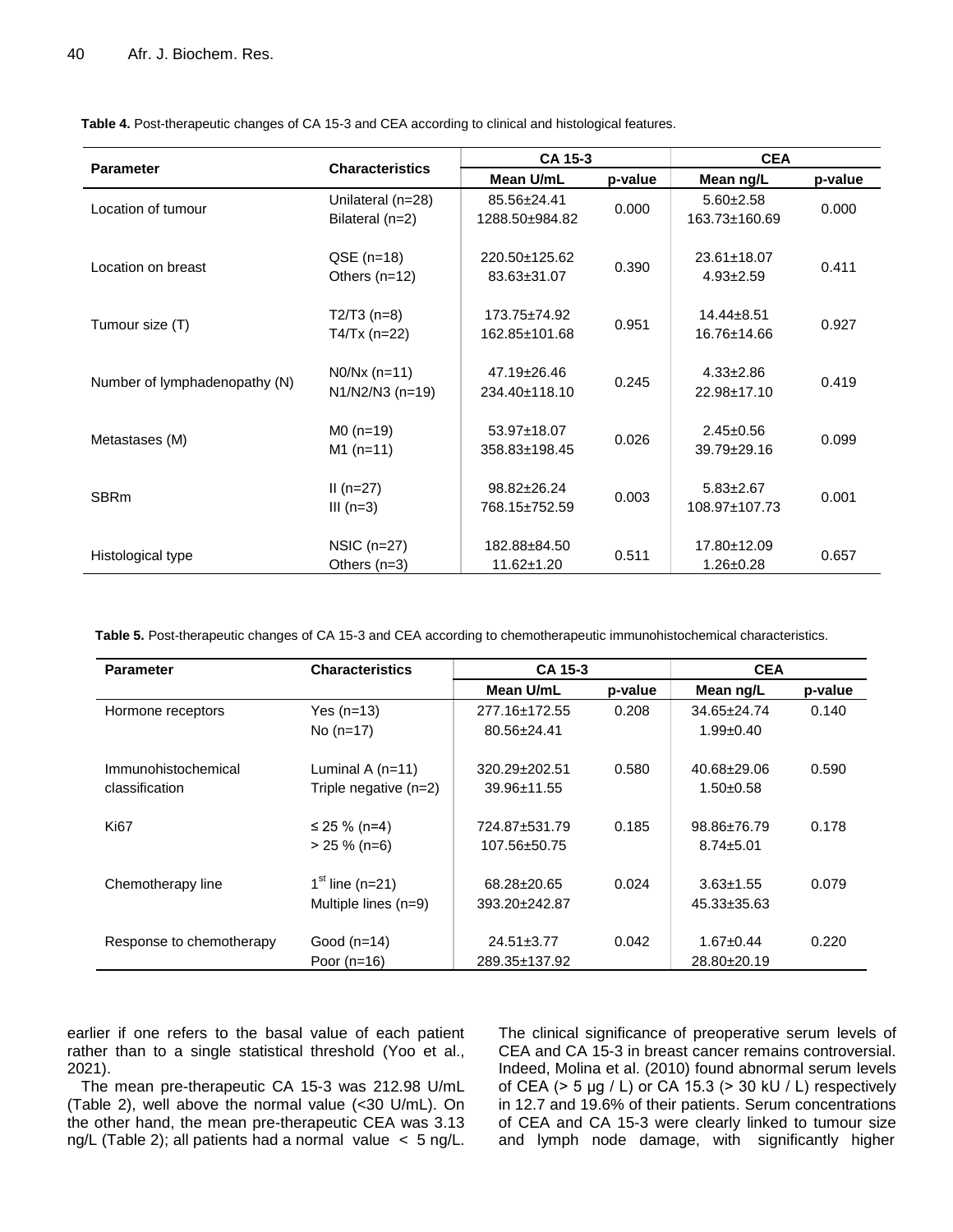concentrations in large size tumours and those with lymph node damage (Molina et al., 2010). The lack of sensitivity and specificity of CEA led the expert groups to not recommend its measurement in the screening and diagnosis of carcinomas of various locations. Even in the initial assessment, the value of its measurement remains debated at the international level and some experts do not recommend it because it does not modify the therapeutic attitude (Durand and Beaudeux, 2011).

Post-therapy CA 15-3 and CEA values were 137.69 U/mL (n=12) and 5.31 ng/L (n=7), respectively, a decrease in the mean value for the former marker and an increase for the latter, but not statistically significant (Table 2). Of the patients with normal CA 15-3 before chemotherapy, five (5) maintained values below 30 U/mL, as did CEA, which remained normal. These pretherapeutic markers allowed us to infer a good prognosis which was confirmed by the clinical course of the patients. Many authors highlighted the correlation between the evolving profile of CA 15-3 and the response to treatment, and various recommendations stipulate that an initial elevation of CA 15-3 which does not return to the normal reflects a lack of response to treatment and constitutes an important unfavourable prognosis factor (Bushi and Trebicka, 2021). No significant variation of tumour markers was found based on epidemiological characteristics in the study (Table 3). However, analysis of marker variations based on clinical and histological characteristics revealed a significant association with tumour site and SBRm grade for both markers; and with presence of metastases for CA 15-3 (Table 4). We did not find a significant association of CA 15-3 and CEA values with the immunohistochemical characteristics of the patients (Table 5). Li et al. (2018) did not also find any difference of serum marker levels based on immunohistochemistry*.* On the contrary, other studies showed that CA15-3 levels differ significantly according to molecular subtype (Li et al., 2020; Ruswendro et al., 2021).

Variations of CA 15-3 were statistically significant according to patients' treatment line and response to chemotherapy; whereas the mean values of CEA showed no statistically significant variation according to these characteristics (Table V). Indeed, patients with a poor response to chemotherapy, as well as those who were at least at their second line had higher CA 15-3 values (Table V). The pattern was similar for CEA even if the variations were not statistically significant (Table 5). Then, CA 15-3 values were clearly linked with prognosis in patients and predicted response to treatment in our patients. The prognostic value of CA15-3 had been proven by some studies (Gonssaud et al., 2017; Li et al., 2018; Uygur and Gümüş, 2021), while other studies reported negative results (Rasmy et al., 2016). For Ebeling et al. (2002) in a study of 1046 patients, CA15-3 in univariate analysis but not in multivariate analysis was predictive of a poor outcome. In a review paper, Duffy

(2006) collected at least 10 studies and reported in a descriptive way that higher CA15-3 may be associated with a poor outcome, but he did not perform a pooled analysis to confirm the results. The reason why CA15-3 can predict breast cancer prognosis is not very clear, but as CA15-3 is the soluble form of MUC1, this may be related to the function of MUC1. It has been reported that MUC1 does not only allow cancer cells to escape the immune system, but also promotes cancer cell migration by activating certain membrane receptors (Oral et al., 2020; Khodabakhsh et al., 2021). CEA is less widely studied as a prognostic factor than CA15-3 because it is less positive and more controversial. Some studies reported that CEA does not allow to distinguish primary from metastatic breast cancer (Ebeling et al., 2002; Molina et al., 2010; Nan et al., 2017), but others reported that high CEA levels were associated with a poor prognosis of breast cancer (Li et al., 2018; Imran et al., 2021; Ashour Byomy et al., 2021). These conflicting results of CA15-3 and CEA in breast cancer with respect to their prognostic value may be due to small sample sizes, variable study designs or other biases in each study. At present, the use of serum tumour markers in breast cancer is poorly established due to their low sensitivity and specificity. Many studies reported low positive CA15-3 and even lower CEA (Shao et al., 2015; Wu et al., 2014). Without more potent serum markers, although imperfect, CA15-3 and CEA remain the most commonly used biomarkers in breast cancer and are recommended for practical use by the American Society of Clinical Oncology (ASCO) (Harris et al., 2007). Likewise, the European Group on Tumour Markers recommended the use of CA15-3 and CEA to assess the prognosis of breast cancer (Duffy et al., 2017).

# **Conclusion**

As the most common malignancy in women, breast cancer is a great threat for women's health worldwide. Its treatment by chemotherapy requires relevant clinical, radiological and biological evidence to assess the response to treatment. Our study allowed a quantitative assessment of tumour markers CA 15-3 and CEA. The main limitations of the study are the size of the population and the fact that tumour markers were measured in a limited number of patients before chemotherapy. Our results suggest that the levels of these markers, particularly CA 15-3, may be useful in predicting the prognosis of breast cancer in patients. As the examination of these markers is still not widely used in daily clinical practice, the data obtained provided important information for identifying patients with a poor response to chemotherapy. However, individual biological monitoring should be ensured by a single laboratory and a single technique. Interpretation of the levels of these markers must take into account their evolutionary